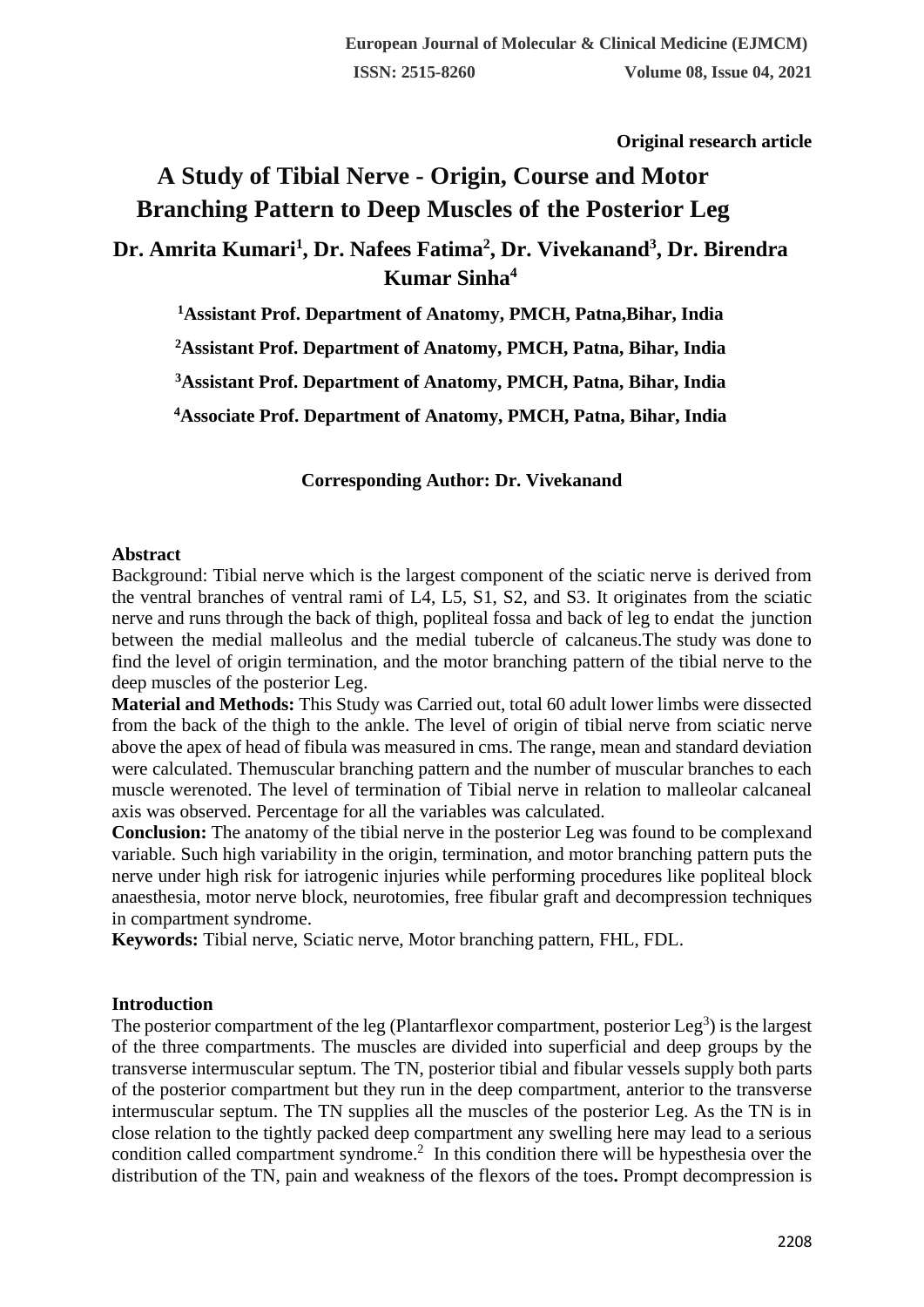the treatment <sup>4</sup> for which a thorough anatomical knowledge of the TN in the posterior Leg is essential to prevent injury to the nerve and its branches during treatment. The knowledge regarding the level of origin of TN from SN is important becausedevelopmentally it is possible for the tibial and common peroneal components of the SN to separate high up in the gluteal region. These nerves may then take different routes and the piriformis muscle may be divided into 2 parts by one or both the nerves. These anatomical variations must always be borne in mind as they have important clinical implications in anaesthesiology, surgery, neurology and sports medicine. A high origin of TN and CPN from SN can result in involvement of one of the two terminal branches of SN giving rise to atypical sciatic compression syndrome.<sup>5</sup> Sometimes a high origin of TN may lead to escape of the nerve from popliteal block anaesthesia and sciatic neuropathy. Knowledge regarding the variation of origin of TN isimportant because compression of the nerve may lead to coccygodynia and muscleatrophy. Knowledge regarding the TN and its motor branching pattern may help to reduce iatrogenic injuries and motor loss of the foot during surgical procedures such as high tibial osteotomy and fascial release procedures in the posterior compartment of the leg. TN branches to FHL and FDL are suitable for direct nerve transfer for restoration of motor function of deep peroneal nerve. where FHL muscle is supplied onlyby a single branch of TN, transfer of this nerve for neurotization of the deep peroneal nerve may result in complete denervation of the FHL muscle leading to functionalimpairment of the foot and claw toe deformity of the great toe. Spastic equinovarus foot is a deformity caused by spasticity of soleus, gastrocnemius and TP muscles. TN blocks with anaesthetic or neurolytic agents are done for the management of the disease. Knowledge regarding the precise location of the motorbranches of the TN to the muscles concerned in the development of spastic foot may increase the accuracy of motor blocks and neurotomies in the treatment of the condition. TP spasticity may not always be responsible for varus deformity. If the varus is not caused by spasticity of TP and, if it is inappropriately weakened then an ankle valgusmay occur. Hence precisely localizing the TP nerve and blocking it with an anaesthetic agent may help to determine the role of TP in equinovarus deformity. To provide an anatomical basis for the diagnosis and treatment of the tarsal tunnel syndrome the relationship of the TN to the tarsal tunnel must be understood.<sup>11</sup> Tarsal tunnel syndrome can be caused by systemic causes (diabetes mellitus) and local cause (space occupying lesions). In diabetes mellitus the patients are predisposed to the development of tarsal tunnel syndrome due to water retention in the nerve resulting in increase in cross- sectional volume of the nerve. This knowledge may also increase the accuracy of surgical procedures like external nailing of the tarsal bones, medial displacement osteotomies and fixation of fractures in podiatric medicine. There are some cases reported in literature where in the TN was mistakenlyresected for the plantaris tendon for repair of a ruptured calcaneal tendon. Such inadvertent resection of the TN will lead to devastating surgical complications like loss ofsensation of the sole of foot and neuropathic problems. In these circumstances reconstruction of the TN is also not possible as it has a poor prognosis. Hence the present study has been taken up to study the origin, termination and motor branching pattern of TN to the deep muscles of the posterior Leg.

## **Objectives**

Level of origin of the tibial nerve from sciatic nerve in relation to the apex of head of fibula(AHF), Number of muscular branches given off in the posterior Leg to Flexorhallucis longus(FHL), Flexor digitorum longus(FDL) and Tibialis posterior(TP), Branching pattern of the tibial nerve to the deep muscles of the back of leg.

## **Review of Literature**

Tibial nerve also called as the medial popliteal nerve is the larger terminal branch of sciatic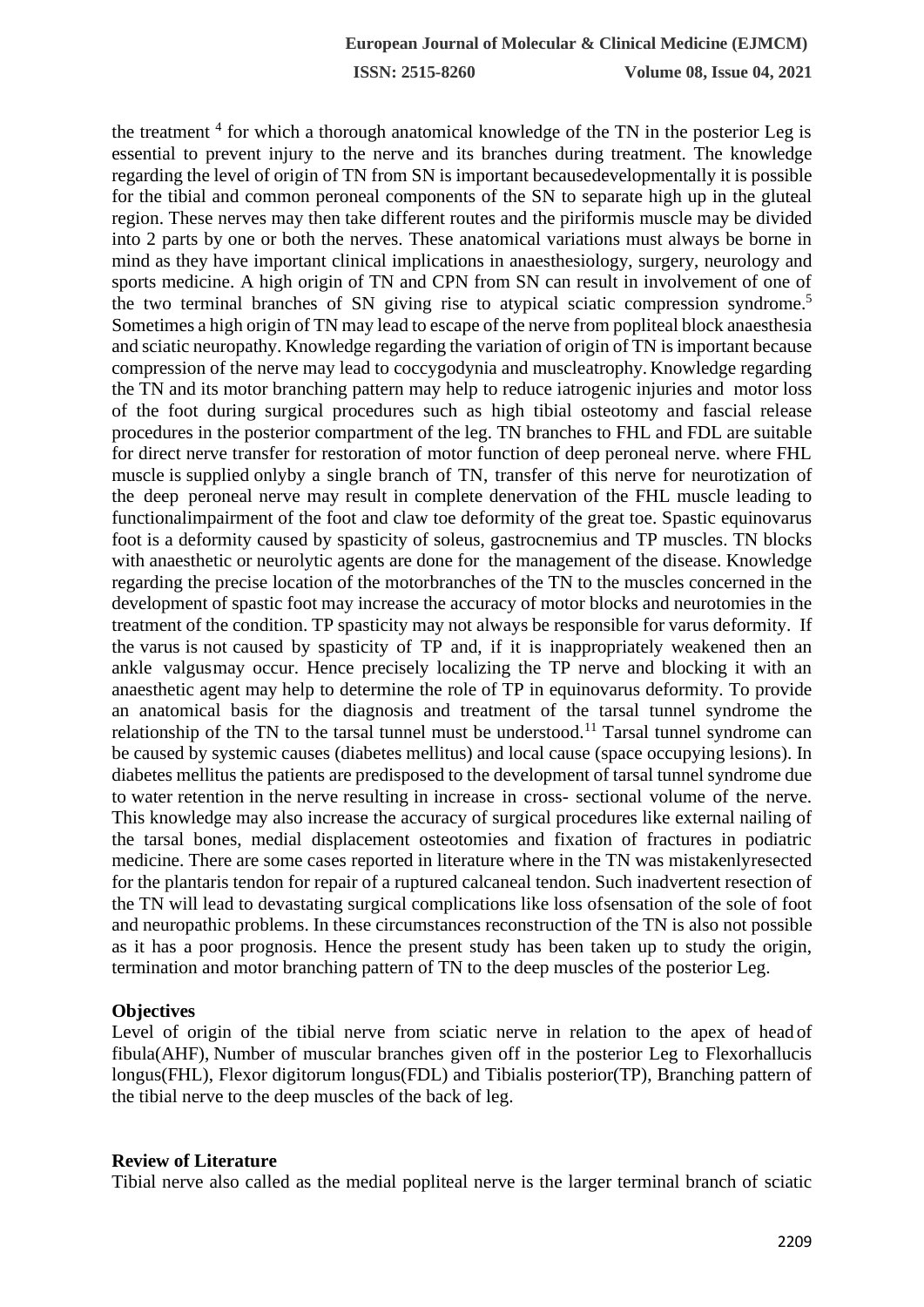nerve. It is derived from ventral branches of ventral rami of L4, L5, S1, S2, S3. It begins from the sciatic nerve opposite the junction of middle with lower one third of the thigh and descends along the back of thigh and popliteal fossa to reach the distal border of popliteus muscle where it is accompanied by posterior tibial vessels. Here the nerve lies lateral to the artery later crosses posteriorly to lie medial to the artery. In the back of leg the TN accompanied by the posterior tibial vessels descends deep to thesoleus and gastrocnemius muscles. In the distal third of the leg the nerve is covered only by skin and fascia, sometimes overlapped by FHL muscle. The nerve mostly lies on TP muscle. It initially lies medial to the vessels crosses posteriorly to finally lie lateral to it.<sup>1</sup> On reaching the interval between the medial malleolus and the medial margin of the heel the nerve divides into medial and lateral plantar nerves under cover of the flexor retinaculum.

To determine the bifurcation point of TN and posterior tibial artery and the location of medial and lateral plantar nerves in the tarsal tunnel, the study was done in 50 lower limbs. A reference line 1 cm wide extending from tip of medial malleolus to medial tubercle of calcaneum was taken. This axis represents the inferior edge of flexor retinaculum and tarsal tunnel. A study was done to determine the topographic anatomy of the TN and its branches at theankle in relation to the tarsal tunnel, bilateral dissections of 26 fresh cadavers were performed. It was found out that the TN bifurcation occurred under the tunnel in 88% cases and in 70% of the cases among that the bifurcation occurred in an area between 10mm proximal and distal to the MCA. The TN bifurcation occurred proximal to the tunnel in  $12\%$  cases.<sup>12</sup> 100 cadaver lower extremity dissections were done by Horwitz in 1938 and it was found that the TN terminated 1.3cm above and behind the tip of the internal malleolus. Tarsal tunnel syndrome is a clinical condition caused by entrapment of the TN or its branches within the fibro-osseous tunnel under the flexor retinaculum of ankle joint dueto systemic cause (diabetes) or local cause (space occupying lesions). Dissection of medial aspect of ankle of amputated right lower limb and normal left lower limb of a cadaver was done. It was found that the TN showed type II bifurcation bilaterally and also the neurovascular bundle lie in separate compartments making the nerve prone for compression. In diabetic patients increased water content in the TN is due to glucose metabolism to sorbitol which increases the cross-sectional volume of the nerve making it prone for compression under the flexor retinaculum.

# **Material and Methods**

This is Observational, Study will be done on 60 formalin fixed lower limbs of adult human cadavers from the Department of Anatomy, at Patna Medical College and Hospital, Patna Bihar.

**Inclusion criteria** : Lower limbs of adult human cadavers irrespective of sex andside

**Exclusion criteria** : Cadaver limbs with deformities, trauma and surgical scars The study was done by dissecting 60 formalin fixed lower limbs of adult human cadavers irrespective of sex and side following the Cunningham manual of practical anatomy,  $15<sup>th</sup>$ edition volume 1.

The limbs were placed over a block in prone position with the hip and knee extended.The skin of the back of leg was incised longitudinally along the midline from the back of the thigh through the popliteal fossa to the ankle. After reflection of the skin the deep crural fascia was dissected and removed, the triceps surae was carefully dissected and separated close to their origin by cutting through the muscle. The tibial nerve was dissected out carefully from its origin to its termination. Care was taken not to open the epineurium. The apex of head of fibula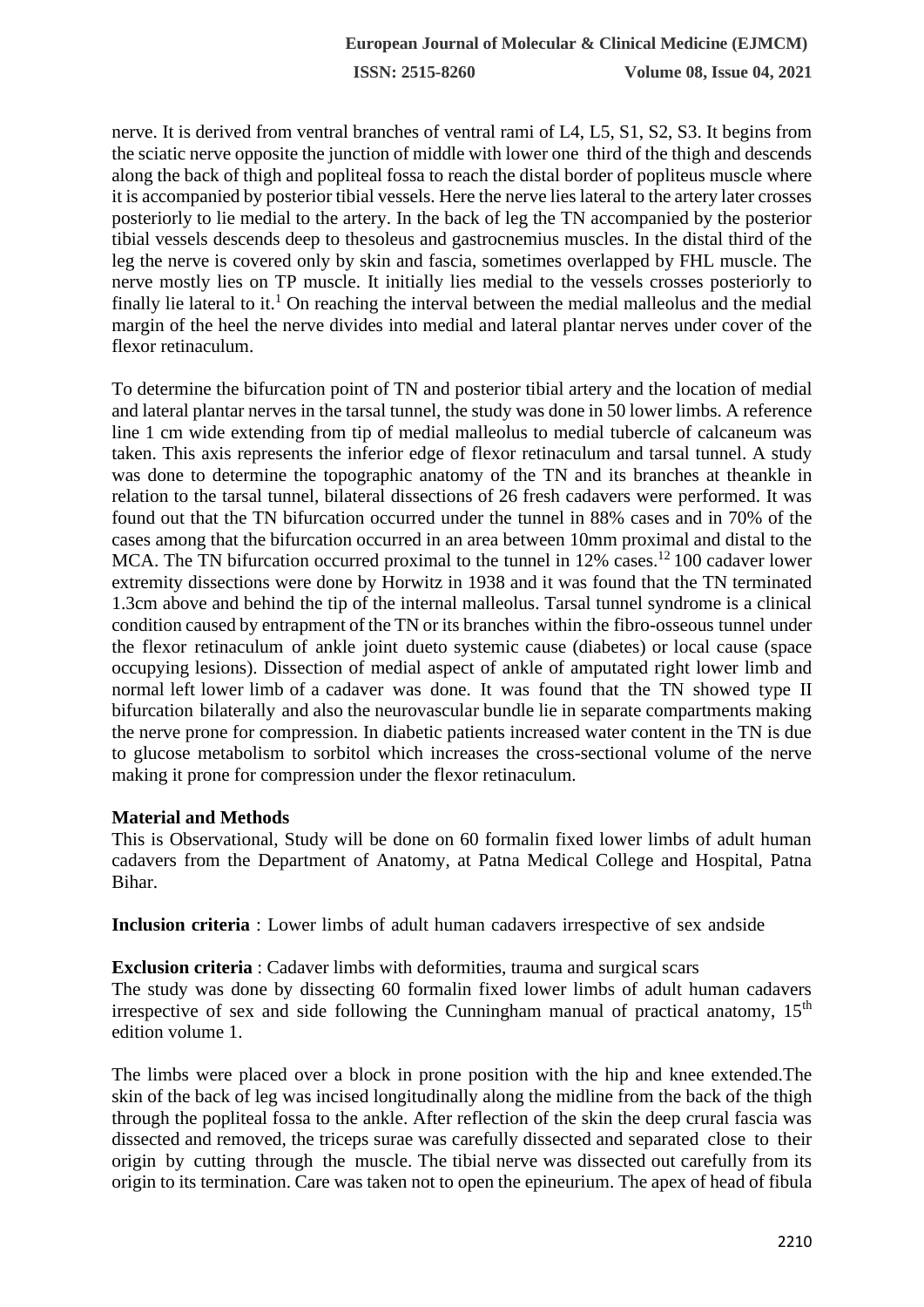(AHF) was taken as a landmark to determine the level of origin of TN from SN as this bony landmark can be easily palpable and this bony prominence can be used to determine the level of origin of TN prior to surgery.

# **Results**

The study was conducted on 60 formalin fixed lower limbs of adult human cadavers.Each parameter of the objective was observed, noted and tabulated. The level of origin ofthe TN from the SN in relation to AHF was measured in centimeters. The percentage wascalculated for each variable. The range, mean and standard deviation was calculated for the readings obtained for the level of origin of TN from SN in relation to AHF.



**Figure 1: Specimen showing the FDL muscle being suppliedthrough its superficial surface. Specimen showing the FHL muscle being supplied by3 nerve branches. Level of origin of tibial nerve from sciatic nerve in relation to AHF**

| <b>Title</b>               | таму т.<br>$<$ 12 cm | $12-24$ cm | $>24$ cm |
|----------------------------|----------------------|------------|----------|
| <b>Number of Specimens</b> |                      |            |          |
| Percentage $(\% )$         | 40                   |            |          |
| <b>Mean</b>                |                      | 15.68      | 34.75    |
| S.D                        |                      | 72         |          |

**Table 1:**



**Figure 2: Branching pattern of TN in the posterior Leg Table 2:**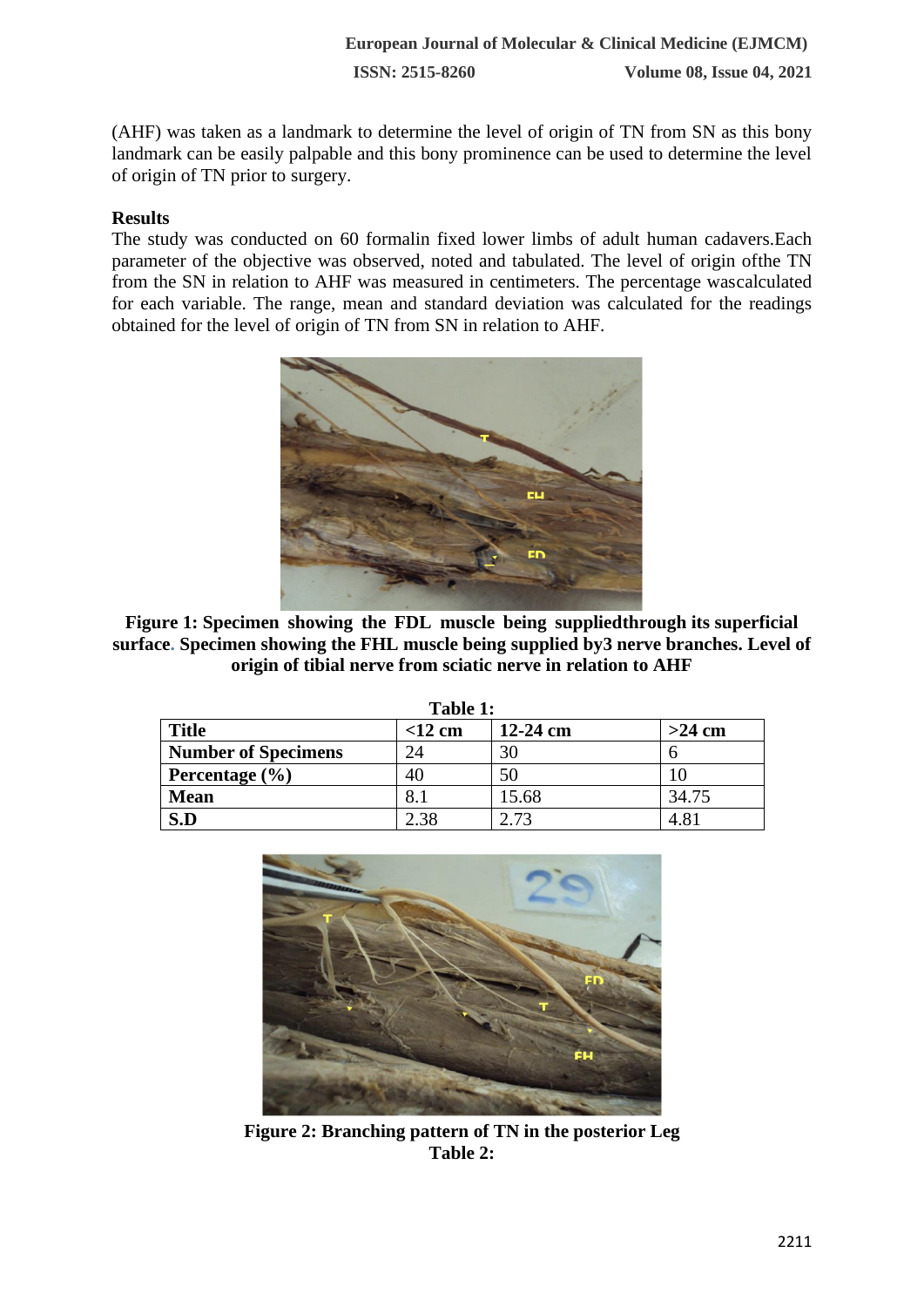| <b>Title</b>               | <b>Type I</b> | <b>Type II</b> | <b>Type III</b> |
|----------------------------|---------------|----------------|-----------------|
| <b>Number of Specimens</b> | 42            |                |                 |
| Percentage $(\% )$         |               | 23.33          | 6.67            |



**Figure 3: Number of muscular branches- FHL (%)**

| Table 3:                   |          |                |          |          |  |  |
|----------------------------|----------|----------------|----------|----------|--|--|
| Title                      | 1 branch | 2 branch       | 3 branch | 4 branch |  |  |
| <b>Number of Specimens</b> | 44       | $\overline{4}$ |          |          |  |  |
| Percentage $(\% )$         | 73.33    | 23.33          | 1.67     | 1.67     |  |  |

## **Table 4: Level of Termination of tibial nerve in relation to Malleolar Calcaneal Axis**(MCA)

| Title                      | <b>Above MCA</b>    | At MCA | <b>Below MCA</b> |
|----------------------------|---------------------|--------|------------------|
| <b>Number of Specimens</b> | 49                  |        |                  |
| Percentage $(\% )$         | $\Omega$ 1<br>81.67 | ⊥⊷     | 3.33             |

# **Discussion**

The present study showed that the TN originated from the SN at variable positions in the back of thigh. A study was done by Abdelghany AH et al, on 24 lower limbs. In 95.83% (n=23) of specimens TN originated from the SN at a range of  $12-24$  cm with a mean of  $17.91 \pm 3.80$ cm above the level of AHF. In 4.17%  $(n=1)$  the TN originated from the SN lower down ie, 5 cm above level of AHF. In this study none of the specimens showed the TN originating from the SN very high up in the thigh ie;  $> 24$  cm above level of AHF as seen in our study.<sup>8</sup> According to Keith L Moore in 12% of people, the TN and CPN separate as they leavethe pelvis. In these cases the TN passes inferior to piriformis and CPN pierce this muscle or pass superior to it.<sup>2</sup> In the study by Prathiba K. et el, on 100 lower limbs 3% of the lower limb specimens showed this variation. In 50 gluteal region dissections by Guvencer M et al, 7 gluteal regions showed this variation. It was observed bilaterally on 5 cadavers with 16%. These anatomical variants must always be borne in mind as they have important clinical implications in anaesthesiology, surgery, neurology and sports medicine. A high origin ofTN and CPN from SN can result in involvement of only one of the two terminal branchesof SN giving rise to atypical sciatic compression syndrome.<sup>5</sup> Knowledge of the variations of origin of TN is important because compression of the nerve may lead to coccygodynia, muscle atrophy. Sometimes a high origin may lead to escape of the nerve from popliteal block anaesthesia and sciatic neuropathy. Hip fracture,dislocations of the hip and hip arthroplasty may result in acute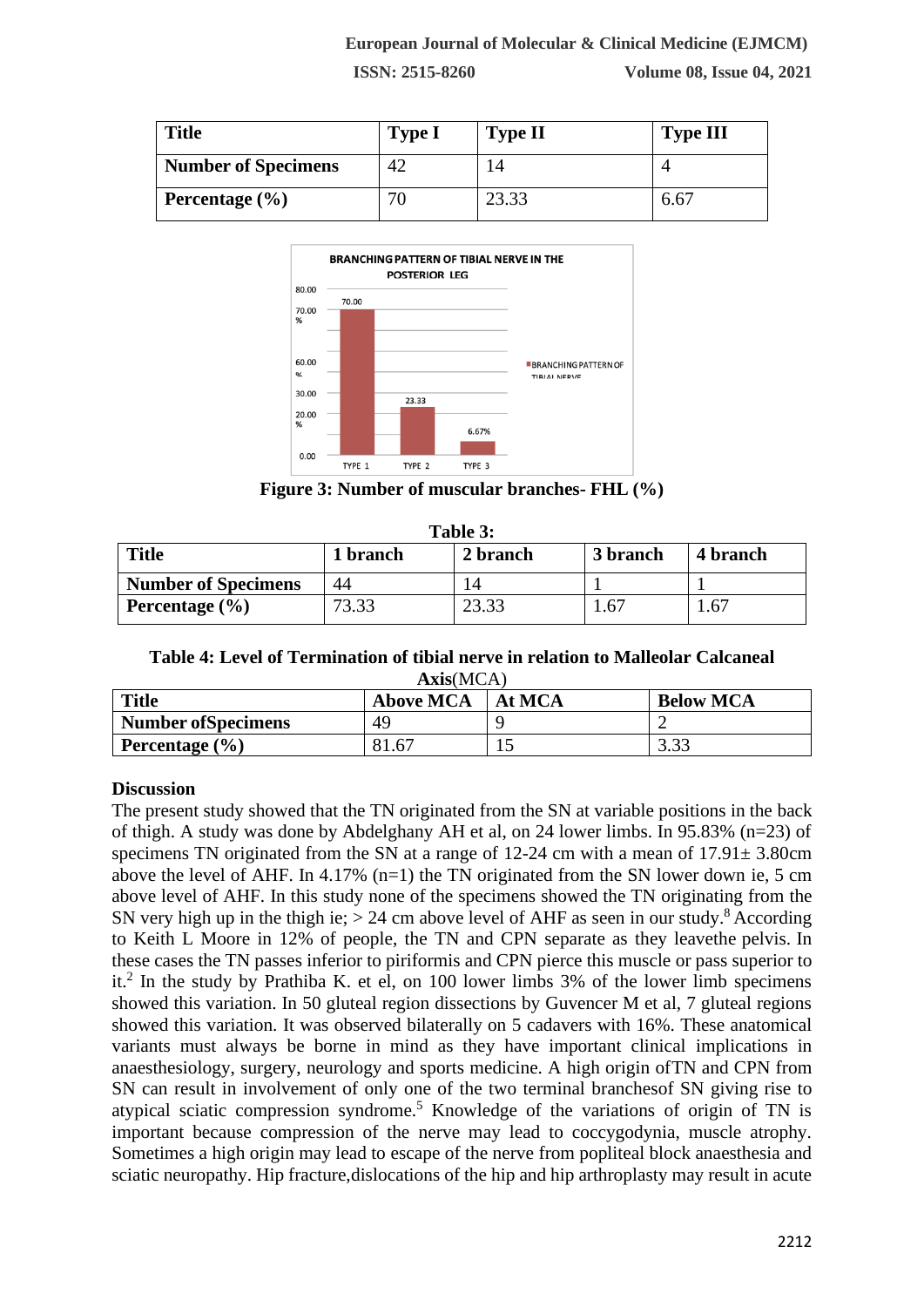sciatic neuropathies. Tibial nerve is often iatrogenically injured during fibular graft harvest, high tibial osteotomy and fascial release procedures. Neurotomy is frequently done on the motor branches of TN for the treatment of spastic foot**.** Selective nerve blocks are tried before selective neurotomy. A thorough knowledge about the motor branches of TN to the muscles of posterior compartment is needed to perform nerve blocks and neurotomy.<sup>8</sup> There is a limited availability of data in the literature regarding the anatomy of TN branches in the posterior compartment of leg.<sup>7</sup> The presence of 2 branches were found in 23.33% ( $n= 14$ ) (Photograph 10, specimen 10) specimens. Both the branches innervated the medial border of muscle in 7 specimens, deep surface in 4 and superficial surface in 3 specimens. The nerve to FHL is the last of the muscular branches to arise. It has a long course downwards on the superficial surface of the muscle and sends several branches to the muscle. Occasionally there may be 2 nerves supplying the muscle. The nerve branch accompanies the upper part of peroneal artery and gives twigs to it.<sup>4</sup> Abdelghany AH et al in 24 lower limb specimens found that the TN innervated the FHL muscle by a single branch in 41.67% specimens (n= 10) and it supplied the medial borderof the muscle. The presence of 2 branches was found in 58.33% of specimens  $(n= 14)$ , the upper branch supplied to the medial border and the lower one to the deep surface of the muscle.<sup>8</sup> Dissections were carried out on 50 lower limbs specimens. Type I- seen in 84 % (n =42) specimens, Type II- seen in 12% (n=6) specimens and Type III- seen in 4% (n=2) specimens.<sup>14</sup> In a dissection study by Joshi SS et al in 112 lower limb specimens the following results were obtained Type I- seen in 85.2% specimens, Type II- seen in 14.7% specimens and Type III- seen in 0.89% specimens.<sup>15</sup>

## **Conclusion**

There is a limited availability of data in the literature in this regard. Hence the present study was done to determine the number of muscular branches given off by the TN to each muscle and the precise location on the muscle where the motor nerve branches entered. The nerve shows three unique motor branching patterns to the deep muscles of the posterior Leg, much unlike what has been stated in the classical textbooks on the subject.

## **References**

- 1. Standring S, Borley NR, Collins P, Crossman AR, Gatzoulis MA, Healy JC, et al. Gray's Anatomy: The Anatomical Basis Of Clinical Practice.  $40<sup>th</sup>$  ed. London: Elsevier Churchill livingstone; 2008: 1331,1421-27.
- 2. Moore KL, Dalley AF. Clinically oriented anatomy. 5<sup>th</sup> ed. Philadelphia: Lippincott Williams and Wilkins; 2006:621.
- 3. Datta AS. Essentials of human anatomy (superior and inferior extremity) part III.  $4<sup>th</sup>$  ed. Kolkata: Current books international; 2009:199, 204-205.
- 4. Hollinshead WH. Anatomy for surgeons: volume 3, the back and limbs.  $3<sup>rd</sup>$  ed. Pennsylvania: Harper & Row; 1982: 55,788-91.
- 5. Pais D, Casal D, Pires MAB, Furtado A, Bilhim T, Almeida MA, et al. Sciatic Nerve High Division: Two Different Anatomical Variants. Acta Med Port 2013 May-June;26 (3):208- 11.
- 6. A D Shewale, RR Karambelkar, BN Umarji. Study of Variations in the Divisions,Course and Termination of the Sciatic Nerve. JKIMSU 2013 Jan-June;2 (1):62- 68.
- 7. Apaydin N, Loukas M, Kendir S, Tubbus RS, Jordan R, Tekdemir I, et al. The precise localization of distal motor branches of the tibial nerve in the deep posterior compartment of the leg. Surg Radiol Anat 2008;30:291-95.
- 8. Abdelghany AH. Anatomical study of the tibial nerve. Bull. Alex. Fac. Med. 2009;45  $(3)$ : 759-70.
- 9. Bodily KD, Spinner RJ, Bishop AT. Restoration of Motor Function of the Deep Fibular